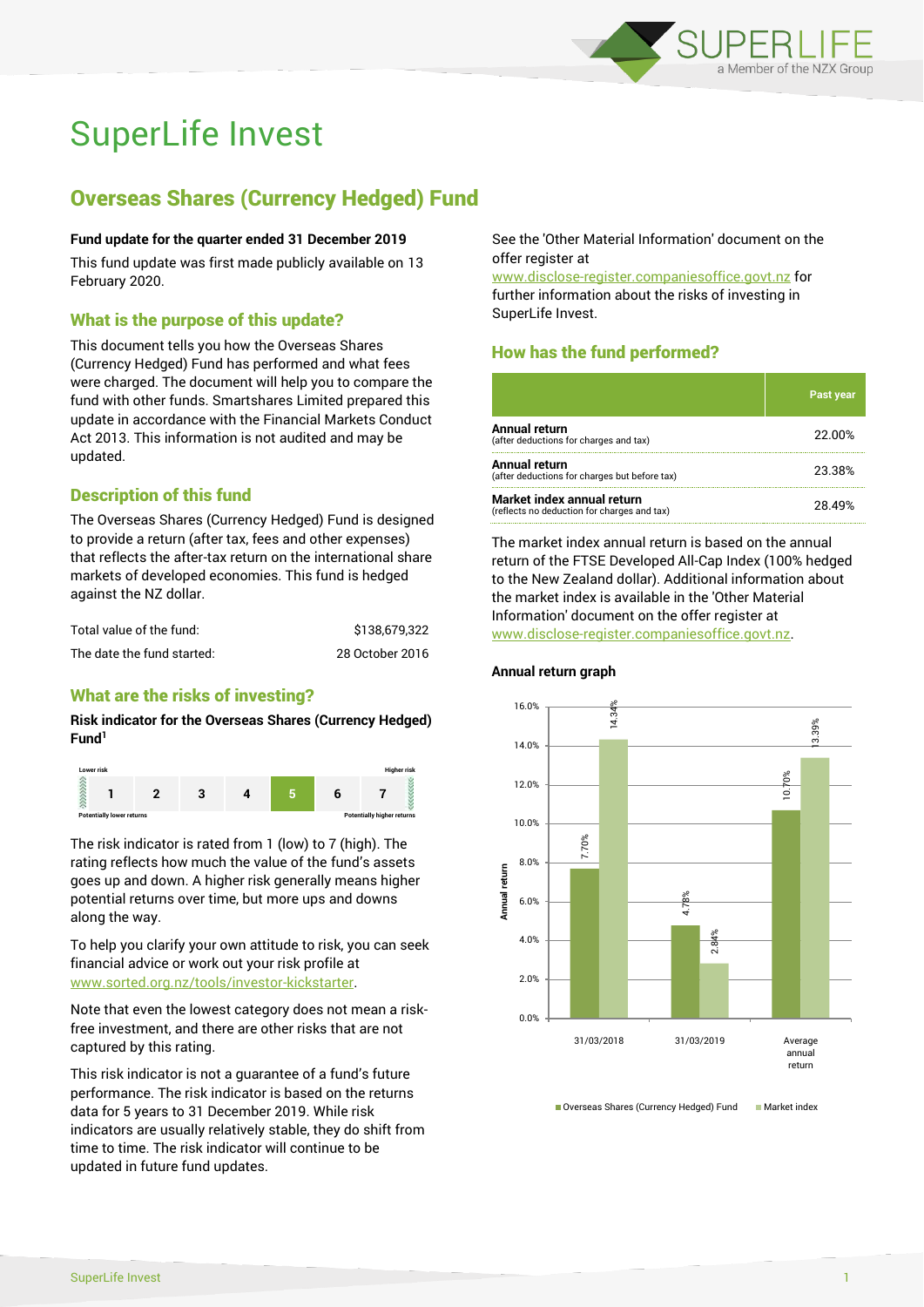

This shows the return after fund charges and tax for each year ending 31 March since the fund started. The last bar shows the average annual return since the fund started, up to 31 December 2019.

**Important:** This does not tell you how the fund will perform in the future.

Returns in this update are after tax at the highest prescribed investor rate (PIR) of tax for an individual New Zealand resident. Your tax may be lower.

#### What fees are investors charged?

Investors in the Overseas Shares (Currency Hedged) Fund are charged fund charges. In the year to 31 March 2019 these were:

|                                                       | % per annum of fund's<br>net asset value |  |
|-------------------------------------------------------|------------------------------------------|--|
| <b>Total fund charges</b>                             | በ 48%                                    |  |
| Which are made up of:                                 |                                          |  |
| <b>Total management and administration</b><br>charges | 0.48%                                    |  |
| Including:                                            |                                          |  |
| Manager's basic fee                                   | 0.38%                                    |  |
| Other management and<br>administration charges        | በ 1 በ%                                   |  |
| Other charges                                         | Dollar amount per investor               |  |
| Administration fee                                    | \$12 per annum                           |  |

Investors may also be charged individual action fees for specific actions or decisions (for example, if an investor has a financial adviser and has agreed to pay a fee to the adviser for providing financial advice). See the Product Disclosure Statement for SuperLife Invest for more information about those fees.

Small differences in fees and charges can have a big impact on your investment over the long term.

GST is included in the fund charges set out above.

## Example of how this applies to an investor

Jess had \$10,000 in the fund and did not make any further contributions. At the end of the year, Jess received a return after fund charges were deducted of \$2,200 (that is 22.00% of her initial \$10,000). Jess paid other charges of \$12. This gives Jess a total return after tax of \$2,188 for the year.

#### What does the fund invest in?

#### **Actual investment mix**

This shows the types of assets that the fund invests in.



#### **Target investment mix**

This shows the mix of assets that the fund generally intends to invest in.

| <b>Asset Category</b>        | <b>Target asset mix</b> |
|------------------------------|-------------------------|
| Cash and cash equivalents    | 1.00%                   |
| New Zealand fixed interest   |                         |
| International fixed interest |                         |
| Australasian equities        |                         |
| International equities       | 99.00%                  |
| Listed property              |                         |
| Unlisted property            |                         |
| Commodities                  |                         |
| Other                        |                         |